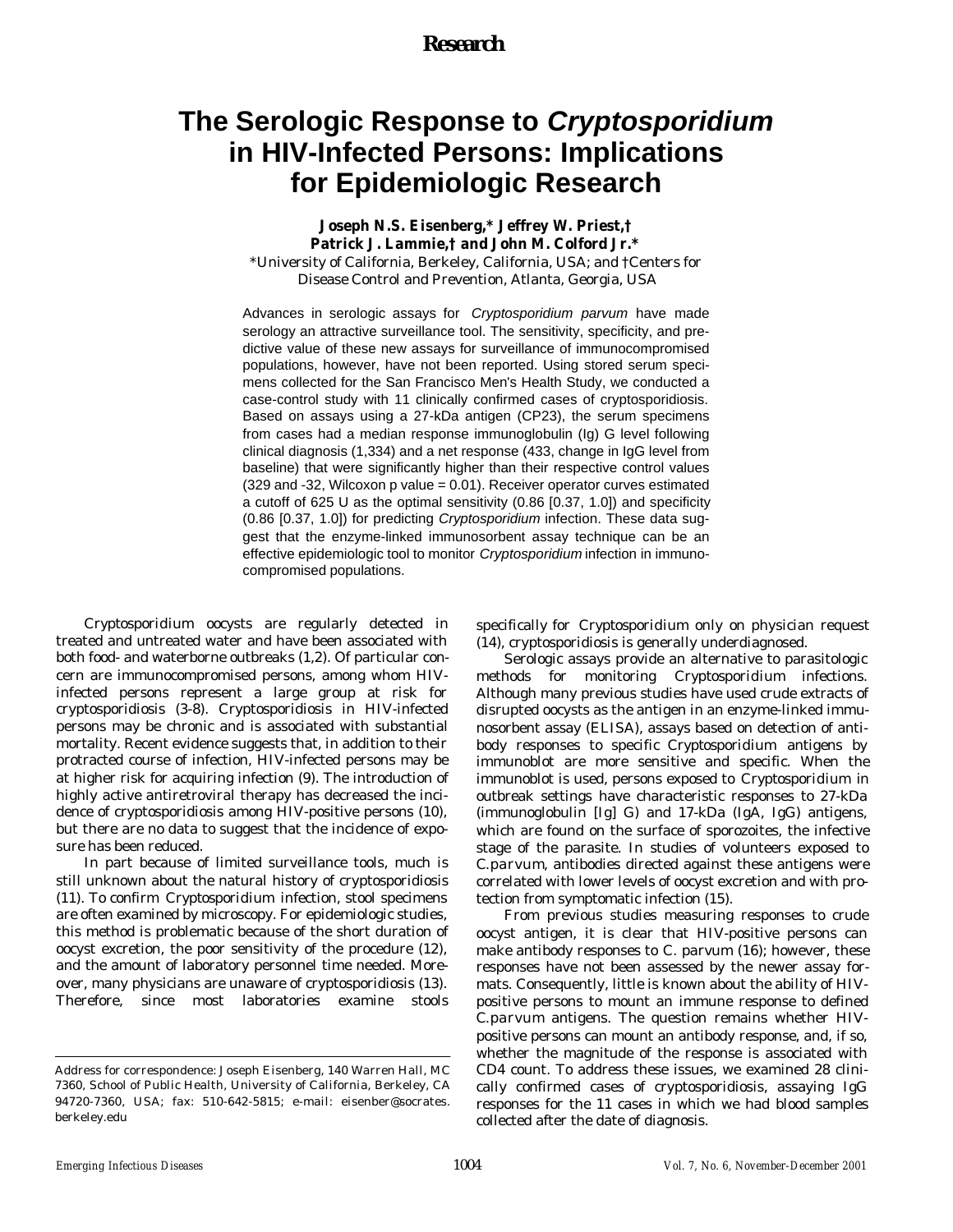# *Research*

#### **Methods**

#### **Study Population**

The San Francisco Men's Health Study (SFMHS) was a prospective study of the epidemiology and natural history of AIDS in a cohort of 1,034 single men between the age of 25 and 54 years (17). The subjects were recruited by multistage probability sampling and followed from 1984 through 1992. The men were followed every 6 months with an interview, a complete physical examination, and collection of clinical specimens. Serum banks have been maintained in liquid nitrogen since the beginning of the study. The institutional review boards of the University of California, Berkeley, and the Centers for Disease Control and Prevention approved this project.

A person was reported to have had cryptosporidiosis if he answered yes to the following question: "Since we last interviewed you (6 months ago), did a doctor or other medical practitioner tell you that you had cryptosporidiosis?" All diagnoses were based on finding oocysts in stool samples. Although we have no information on the illness status of these cases, it is unlikely that stool samples would have been collected for asymptomatic patients.

Records from the SFMHS were reviewed to identify persons diagnosed with *C. parvum* infection. Of 28, 11 had at least one serum sample collected after the date of diagnosis of cryptosporidiosis. To analyze antibody decay, we excluded persons with chronic cryptosporidiosis infection by excluding those with a CD4 count <200, on the assumption that these persons were at high risk for chronic cryptosporidiosis infection.

A control was defined as a person who 1) never had a clinical diagnosis of cryptosporidiosis while under observation; 2) had a serum sample available within 3 months (based on the date of the blood sample used to measure the IgG response after diagnosis of cryptosporidiosis for a matched case); and 3) had a CD4 count at this blood sample date that was within 50 cells/µL of the case CD4 count. For each case, two controls were randomly selected from all possible controls who met these three criteria.

#### **Rationale for IgG Analysis**

Assays based on the detection of IgA, to date, lack sensitivity. IgM results with crude-antigen ELISAs and with immunoblot have suggested that IgM is directed primarily at carbohydrate epitopes. IgM assays thus tend to be characterized by low signal-to-noise ratios and poor specificity. In addition, IgM responses tend to be short-lived, exacerbating issues related to the sensitivity of detection of antibody responses.

### **ELISA**

Antibody assays used either a recombinant Cp23 protein or a partially purified native antigen fraction isolated from oocysts by Triton X-114 detergent extraction and were performed as described (18). Briefly, antigens were diluted in 0.1 M Na HCO $_3$  buffer at pH 9.6 to concentrations of 0.2  $\mu$ g/ mL (recombinant Cp23) or 0.28 µg/mL (Triton X-114 extracted antigen) and were used to sensitize 96-well plates overnight at 4°C (50 µL/well; Immunlon 2, Dynatech Indus-

tries, McLean, VA). Plates were blocked with phosphatebuffered saline (PBS) (0.85% NaCl and 10 mM  $\rm Na_2PO_4$  at pH 7.2) containing 0.3% Tween 20 for 1 hour at 4°C, then washed four times with 0.05% Tween 20/PBS. Unknown sera were diluted 1:50 in 0.05% Tween 20/PBS and loaded in duplicate (50 µL/well). Four blank wells (buffer only), duplicate wells containing three positive control sera, and duplicate wells containing four negative sera were included on each plate. A twofold serial dilution (1:50 to 1:12,800) of a strong positive control was also included on each plate to generate a standard curve. The plates were incubated for 2 hours at room temperature. Bound antibodies were quantified by using a biotinylated mouse monoclonal antibody against human IgG (1:1,000 in 0.05% Tween 20/ PBS) (clone HP6017; Zymed Laboratories, South San Francisco, CA) and alkaline phosphatase-labeled streptavidin (1:500 in 0.05% Tween 20/PBS) (Life Technologies, Rockville, MD) with *p*nitrophenylphosphate substrate (Sigma Chemical Co., St. Louis, MO) as described (18). Absorbances at 405 nm were measured with a Molecular Devices UVmax kinetic microplate reader (Sunnyvale, CA). Antibody levels of unknown samples were assigned a unit value based on the 9-point positive control standard curve with a four parameter curve fit. The 1:50 dilution of the positive control serum was arbitrarily assigned a value of 6,400 U. Arbitrary unit values were expressed per microliter of serum.

#### **Statistical Analysis**

IgG response measures were reported in arbitrary units based on the standard curve described above. These antibody responses were not normally distributed; consequently, the responses of the cases and controls were compared by using the Wilcoxon rank sum test. Least squares regression was used to examine the temporal degradation of antibody responses. A receiver operator curve (ROC) was constructed to examine the sensitivity and specificity of different cutoff values (joint confidence intervals were based on exact methods).

### **Results**

Table 1 summarizes antibody responses of cases and controls. When the CP23 antigen was used, the median IgG value of the sample collected after the diagnosis of cryptosporidiosis (1,334 U for the cases) was significantly different from the control samples collected at the same time (329 U) (p<0.05). The median net increase in IgG levels between the serum samples collected before and after the diagnosis date for cases (433) was also significantly different from that for controls  $(-32)$  ( $p<0.05$ ). The time interval between date of diagnosis of cryptosporidiosis and date of the blood sample was 44 to 369 days. After diagnosis with cryptosporidiosis, the median IgG value, when TX17 antigen was used, was not significantly different for cases (140 U) and controls (56 U); however, the median increase in IgG levels between the blood samples before and after the diagnosis date for the cases (71 U) was significantly different from that for controls (-1 U) (p<0.05). IgG responses of cases and controls at enrollment into the SFMHS in 1984 were not significantly different, suggesting that in general IgG levels of cases were not distinguishable from those of controls when not associated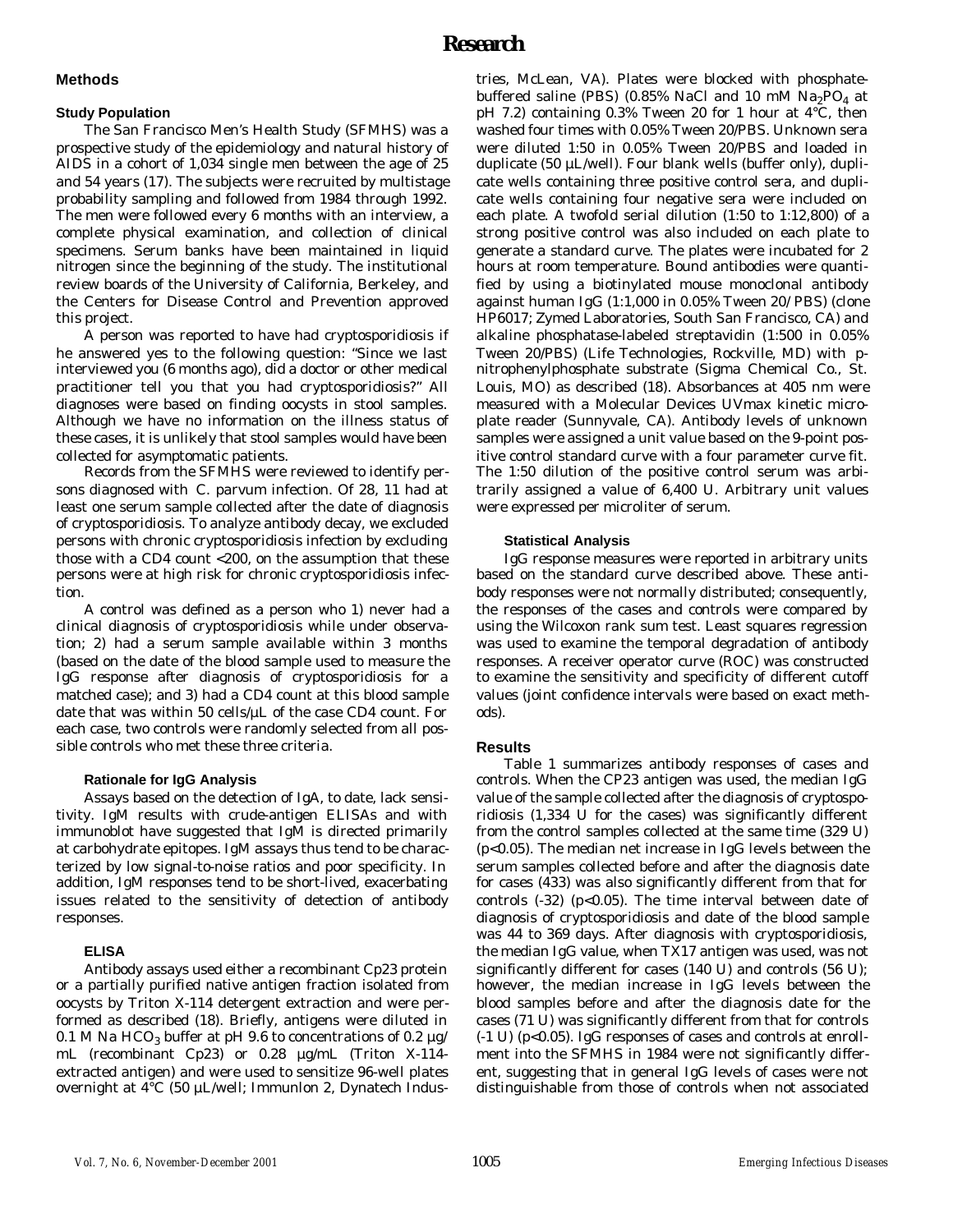# *Research*

|  |  | Table 1. Summary of antibody responses for the 11 cases and their respective controls |
|--|--|---------------------------------------------------------------------------------------|
|--|--|---------------------------------------------------------------------------------------|

|        | IgG peak value<br>CP23 <sup>a</sup> |          | $\Delta$ IgG<br>CP23 <sup>b</sup> |          | IgG peak value<br>$TX17^a$ |          | $\Delta$ IgG<br>$TX17^b$ |          |
|--------|-------------------------------------|----------|-----------------------------------|----------|----------------------------|----------|--------------------------|----------|
|        | Cases                               | Controls | Cases                             | Controls | Cases                      | Controls | Cases                    | Controls |
| Mean   | $2,784^c$                           | 414      | 2.117c                            | $-17$    | 1.594                      | 85       | 1,531                    | 5        |
| Max    | 12,224                              | 973      | 11,247                            | 157      | 9.264                      | 217      | 9,239                    | 69       |
| Min    | 102                                 | 178      | $-866$                            | $-144$   | 36                         | 41       | $-5$                     | $-47$    |
| Median | 1.334 <sup>d</sup>                  | 329      | 433 <sup>d</sup>                  | $-32$    | 140                        | 56       | $71^{\rm d}$             | $-1$     |
| S.D.   | 3.560                               | 237      | 3.531                             | 84       | 2,880                      | 53       | 2.884                    | 36       |
| N      | 11                                  | 22       | 11                                | 22       | 11                         | 22       | 11                       | 22       |

<sup>a</sup>IgG response after the date of clinical cryptosporidiosis diagnosis.

bDifference in IgG response between a sample taken before and after date of cryptosporidiosis diagnosis.<br><sup>c</sup>Case value is significantly different from control value (p<0.05).

dCase value is significantly different from control value (p<0.01).

 $I$ g $G$  = immunoglobulin  $G$ ;  $TX17$  = Triton antigen;  $SD$  = standard deviation.

with a cryptosporidiosis diagnosis. There were some notable exceptions, e.g., one control had IgG levels consistently above 1,000 in four measurements from 1984 to 1992. Detailed information on cases and controls is shown in Table2.

Next, we estimated the optimal cutoff or threshold value to be used as a predictor for whether an IgG response permitted classification of the subject as a case or a control. Based on the seven cases that had an IgG measurement within 200 days of the diagnosis date, Figure 1 shows an ROC curve (plot of false positives vs. true positives). A threshold of 625 U was estimated to maximize both the sensitivity (0.86 [0.37, 1.0]) and specificity (0.86 [0.37, 1.0]) of the data; this threshold was chosen as the value on the curve closest to the upper lefthand corner of the graph. We recalculated the ROC curve using the five cases that had an

IgG measurement within 100 days of the diagnosis date, as well as the 10 cases with measurements within 300 days. Both analyses resulted in the same estimate for the optimal cutoff value of 625.

The kinetics of the antibody response to the CP23 antigen for each of the 11 cases are shown in Figure 2. Antibody responses were plotted relative to the cryptosporidiosis diagnosis for the 11 cases (time 0 represents the date of diagnosis). The plots were divided into three panels based on the 625-U threshold estimate. The top panel contains the five cases that had an IgG level <625 before and >625 after clinical diagnosis (Cases 1,2,3,4, and 7). All these cases had 3- to 20-fold increases in IgG levels. The middle panel contains the responses that had values >625 before and after clinical diagnosis (Cases 5,6,8, and 9). More detailed observations of these four cases revealed 1) data for Cases 5 and 9 were

| Table 2. Serologic response from enzyme-linked immunosorbent assay, using the CP23 antigen, of the 11 cases that had blood samples after the |  |
|----------------------------------------------------------------------------------------------------------------------------------------------|--|
| date of clinical diagnosis, and associated controls                                                                                          |  |

|          | Case                                      |                                |                                    | Control                   |                                    |  |
|----------|-------------------------------------------|--------------------------------|------------------------------------|---------------------------|------------------------------------|--|
| $Case #$ | Before dx<br>IgG $(CD4/day)$ <sup>a</sup> | After dx<br>IgG $(CD4/days)^a$ | $\Delta$ IgG response <sup>b</sup> | IgG peak value $\epsilon$ | $\Delta$ IgG response <sup>d</sup> |  |
|          | 204 (786/102)                             | 637(500/108)                   | 433                                | 178                       | 15                                 |  |
| 2        | 118 (259/100)                             | 2,376 (186/115)                | 2,258                              | 463                       | 36                                 |  |
| 3        | 977 (96/134)                              | 12,224(18/216)                 | 11,247                             | 233                       | $-70$                              |  |
| 4        | 342 (248/138)                             | 5,724 (440/44)                 | 5,382                              | 263                       | $-22$                              |  |
| 5        | 1,084 (1,003/907)                         | $1,309$ (M/47)                 | 225                                | 359                       | 79                                 |  |
| 6        | 705 (296/71)                              | 672 (487/369)                  | $-33$                              | 414                       | $-80$                              |  |
| 7        | 611 (148/202)                             | 3,911 (52/293)                 | 3,300                              | 605                       | $-85$                              |  |
| 8        | 2,200 (39/114)                            | 1,334 (33/73)                  | $-866$                             | 973                       | $-32$                              |  |
| 9        | 891 (159/363)                             | 2,108 (26/34)                  | 1,217                              | 292                       | $-35$                              |  |
| 10       | 105 (108/79)                              | 224 (13/92)                    | 119                                | 187                       | $-144$                             |  |
| 11       | 102 (435/132)                             | 102 (472/238)                  | $\overline{O}$                     | 597                       | 157                                |  |

<sup>a</sup>CD4 count and days from cryptosporidiosis diagnosis date.

 $^{\text{b}}$ Difference in IgG response between a sample taken before and after date of cryptosporidiosis diagnosis.

<sup>c</sup>Average of the two controls (CD4 count and sample date were matched to the respective cases).

dAverage difference in IgG response between the two controls.

 $M = \text{missing data};$   $\lg G = \text{immunoglobin G};$   $dx = \text{diagnosis}.$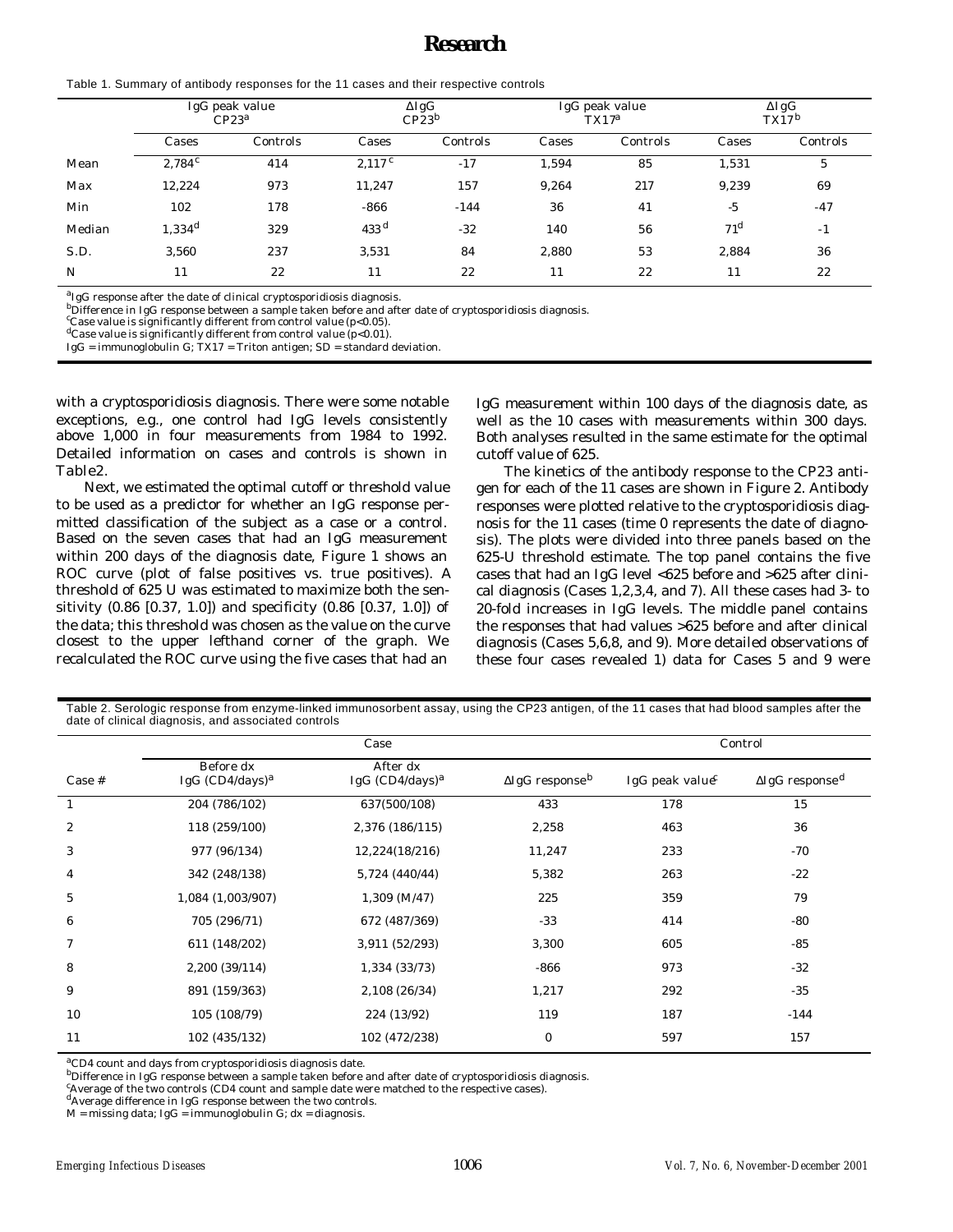





Figure 2. Temporal immunoglobulin G (IgG) response of the 11 cases, grouped by high IgG responders (Cases 1,2,3,4,7), medium responders (Cases 5,6,8,9), and low responders (Cases 10,11). Time zero for each plot is the time of clinical diagnosis.

insufficient to assess the antibody response to infection since the last serum samples collected before diagnosis date were 3 and 1 years before infection, respectively; 2) the lack of response from Case 6 may be because the first available sample after diagnosis was obtained 1 year after diagnosis; and 3) a twofold increase in antibody occurred for Case 8 before the clinical diagnosis date. The bottom panel presents the two cases that remained below 625 U. Case 11 had no increase in IgG levels, and Case 10 had a twofold increase but remained below the threshold.

To determine the duration of antibody response, we ana-

lyzed the relationship between antibody level and the time interval between infection and sample collection. To reduce the likelihood that chronic infections would interfere with the analysis, we restricted our analysis to persons with CD4 counts >200. Although sample numbers were small  $(n = 6)$ , this preliminary analysis suggests that CP23 responses decline to baseline approximately 300 days after an initial response of 3,200 U. Further studies will be necessary to confirm this conclusion.

#### **Discussion**

Study of the natural history of cryptosporidiosis has been limited because of the difficulty of collecting data during the acute phase of the disease. Often, incidence rates are too low to make prospective studies feasible. The blood bank from the SFMHS pro-

vided a unique opportunity to study the serologic responsiveness of a cohort of HIV-positive homosexual men clinically confirmed with cryptosporidiosis. Two features of this database make it well suited for a serologic study of cryptosporidiosis: 1) blood was sampled regularly at 6-month intervals from 1984 to 1994, and yearly from 1994 to 1997; and 2) reporting of cryptosporidiosis increased because it is an AIDS-defining condition. We identified 28 clinically diagnosed cases; however, only 11 cases had blood samples both before and after the diagnosis date. To a large extent this was because many of the patients died from *Cryptosporidium* infection. Even when restricted to the 11 cases of cryptosporidiosis with specimens available after diagnosis, the analysis clearly demonstrated the ability of the ELISA using CP23 antigen to discriminate cases from matched controls. These results suggest that the ELISA is a viable approach to identifying recently infected HIV-positive persons. If augmented with data on incidence of diarrhea, this approach could be used to provide valuable estimates of the level of asymptomatic *Cryptosporidium* infection.

One concern with a seroprevalence study in an HIV-positive cohort such as homosexual men in San Francisco is that *Cryptosporidium* exposure might be ubiquitous and chronic. Most of the controls, however, had IgG levels that were significantly below case levels, suggesting that antibody levels are not continuously high in HIV-positive persons. In addition, the IgG responses of cases and controls at enrollment into the SFMHS in 1984 were not significantly different, suggesting that cases were not inherently more responsive to *C. parvum* than controls. The fact that the IgG response of the cases after infection differed from that of controls suggests that this cohort either had a low frequency of exposure or a relatively rapid decay of the antibody response. Our preliminary analysis suggests that a response would decay to control levels after approximately 1 year. This result is consistent with those of other studies (19).

Two limitations to this population-level estimate of IgG degradation are 1) our sample size was small, and 2) chronic infection and multiple exposures may interfere with the natural decay of the IgG response. Because of this small sample size, we were not able to address some potentially interesting and relevant issues, such as the relationship between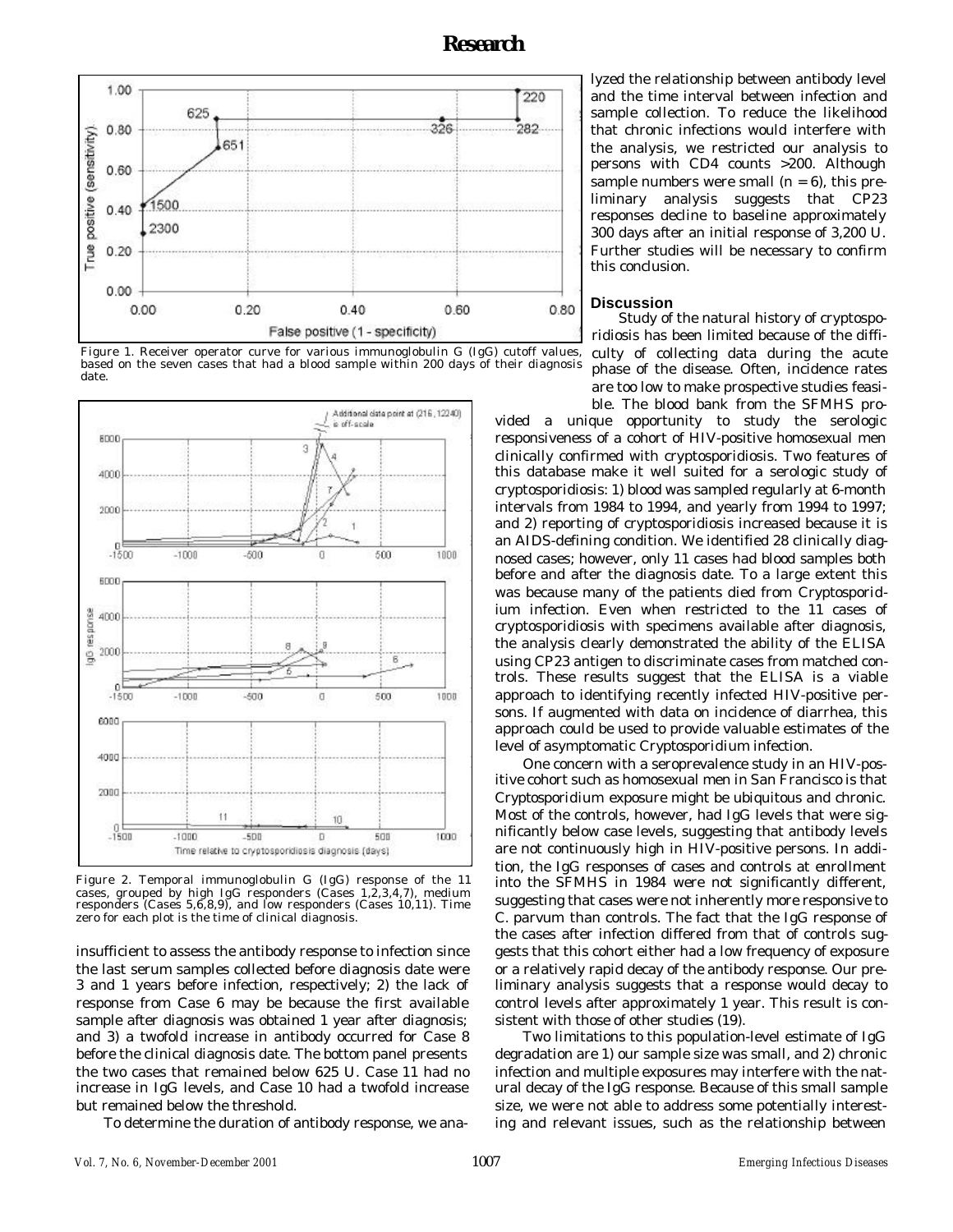serologic response and CD4 count. Since this study provides us with criteria for *Cryptosporidium* exposure, our future studies will not be limited to clinically confirmed cases and will therefore be able to obtain greater sample sizes.

With regard to the second limitation, we assumed that chronic infection was a potential problem and therefore excluded from the analyses subjects with a CD4 count <200/ µL—that is, low CD4 count was used as a surrogate indicator for high risk for chronic infection (9,20). Although this was an indirect method of removing chronically infected cases, it provided us with a result that was consistent with previous studies of the kinetics of the antibody response to other antigens. Specifically, when an infection is not chronic, antibody levels decay over time.

The results of our study must also be interpreted in light of the fact that there was no information on the magnitude and timing of the exposure to *C. parvum* nor on prior exposures to *C. parvum* for these cases. These complications may explain why we have three patterns of responses (Figure 2): 1) The strong responders (Cases 1,2,3,4,7), who had low initial levels of IgG and who presumably had no or limited prior exposure; 2) The intermediate responders (Cases 5,6,8,9),who had initial antibody levels consistent with prior exposure or possible chronic infection. Three of these cases (5,8, and 9) had CD4 counts <100, suggesting that the presence of a chronic infection was possible; and 3) The nonresponders (Cases 10 and 11), who never produced levels above control values. The reason for this last pattern of response is not clear. Knowledge of exposure dose may help explain some of these differences. There is no evidence from these data that the level of CD4 count explained the magnitude of the humoral response. For example, Case 3, with a CD4 count of 96, had the strongest IgG response; Case 1, with a CD4 count of 500, had a relatively weak response. Factors responsible for determining the magnitude of the antibody response in infected persons have not been defined.

The Triton antigen (TX17) in this study was less useful than the CP23 antigen in distinguishing cases from controls. Although the TX17 could make this distinction based on the net antibody response to infection, these responses were relatively low. Assays based on use of the TX17 antigen have performed well in previous studies of outbreak populations. A possible reason for our results could be that the antibody response to this antigen is shorter lived. Alternatively, immunodeficient persons may not respond fully to this antigen. Neither explanation is well supported by the data. Cases 5 and 9 had low responses, even though blood samples were collected within 47 days of diagnosis, at a time when peak responses would be expected. Likewise, the second explanation is not supported by the data since one of the three strong responders was Case 3, who had a CD4 count of 96.

Results from this serologic study suggest that surveillance activities could be designed using a serologic test based on the CP23 antigen to estimate the number of recent infections of *Cryptosporidium*. Two pieces of information required before this test can be used are the definition of the optimal threshold IgG value that would define an infection event and the definition of a recent infection. ROC (Figure 1) provides both a method to optimize the choice of a threshold value to identify a case, based on the desired specificity and sensitivity, and a definition of recent infection, based on the decay of the antibody response. ROC analyses suggest that a level

>625 U indicates an infection occurred within the past 100 to 300 days.

These results suggest that CP23 has important utility in the study of the epidemiology and natural history of cryptosporidiosis in HIV-infected populations. The value of CP23 in studying other potentially immunocompromised populations (such as oncology patients, children, and the elderly) deserves investigation.

#### **Acknowledgment**

This project was funded by the Centers for Disease Control and Prevention's Emerging Infections Program (U50/CCU9155546-03).

Dr. Eisenberg is an adjunct assistant professor at the School of Public Health, University of California, Berkeley. His area of research is environmental epidemiology with a particular focus on waterborne infectious diseases.

#### **References**

- 1. Guerrant RL. Cryptosporidiosis: an emerging, highly infectious threat. Emerg Infect Dis 1997;3:51-7.
- Juranek DD. Cryptosporidiosis: sources of infection and guidelines for prevention. Clin Infect Dis 1995;21 Suppl 1:S57-61.
- 3. Manabe YC, Clark DP, Moore RD, Lumadue JA, Dahlman HR, Belitsos PC, et al. Cryptosporidiosis in patients with AIDS: correlates of disease and survival. Clin Infect Dis 1998;27:536-42.
- 4. Matos O, Tomás A, Aguiar P, Casemore D, Antunes F. Prevalence of cryptosporidiosis in AIDS patients with diarrhoea in Santa Maria Hospital, Lisbon. Folia Parasitol 1998;45:163-6.
- 5. Pedersen C, Danner S, Lazzarin A, Glauser MP, Weber R, Katlama C, et al. Epidemiology of cryptosporidiosis among European AIDS patients. Genitourinary Medicine 1996;72:128-31.
- 6. Sorvillo F, Beall G, Turner PA, Beer VL, Kovacs AA, Kraus P, et al. Seasonality and factors associated with cryptosporidiosis among individuals with HIV infection. Epidemiol Infect 1998;121:197-204.
- 7. Hoxie NJ, Davis JP, Vergeront JM, Nashold RD, Blair KA. Cryptosporidiosis-associated mortality following a massive waterborne outbreak in Milwaukee, Wisconsin. Am J Public Health 1997;87:2032-5.
- Colford JM Jr, Tager IB, Hirozawa AM, Lemp GF, Aragon T, Petersen C. Cryptosporidiosis among patients infected with human immunodeficiency virus. Factors related to symptomatic infection and survival [see comments]. Am J Epidemiol 1996;144:807-16.
- 9. Pozio E, Rezza G, Boschini A, Pezzotti P, Tamburrini A, Rossi P, et al. Clinical cryptosporidiosis and human immunodeficiency virus (HIV)-induced immunosuppression: findings from a longitudinal study of HIV-positive and HIV-negative former injection drug users. J Infect Dis 1997;176:969-75.
- 10. Kim LS, Hadley WK, Stansell J, Cello JP, Koch J. Declining prevalence of cryptosporidiosis in San Francisco. Clin Infect Dis 1998;27:655-6.
- 11. Griffiths JK. Human cryptosporidiosis: epidemiology, transmission, clinical disease, treatment, and diagnosis. Adv Parasitol 1998;40:37-85.
- 12. Weber R, Bryan RT, Bishop HS, Wahlquist SP, Sullivan JJ, Juranek DD. Threshold of detection of *Cryptosporidium* oocysts in human stool specimens: evidence for low sensitivity of current diagnostic methods. J Clin Microbiol 1991;29:1323-7.
- 13. Morin CA, Roberts CL, Mshar PA, Addiss DG, Hadler JL. What do physicians know about cryptosporidiosis? A survey of Connecticut physicians. Arch Intern Med 1997;157:1017-22.
- 14. Roberts CL, Morin C, Addiss DG, Wahlquist SP, Mshar PA, Hadler JL. Factors influencing *Cryptosporidium* testing in Connecticut. J Clin Microbiol 1996;34:2292-3.
- 15. Moss DM, Chappell CL, Okhuysen PC, DuPont HL, Arrowood MJ, Hightower AW, et al. The antibody response to 27-, 17-, and 15-kDa *Cryptosporidium* antigens following experimental infection in humans. J Infect Dis 1998;178:827-33.